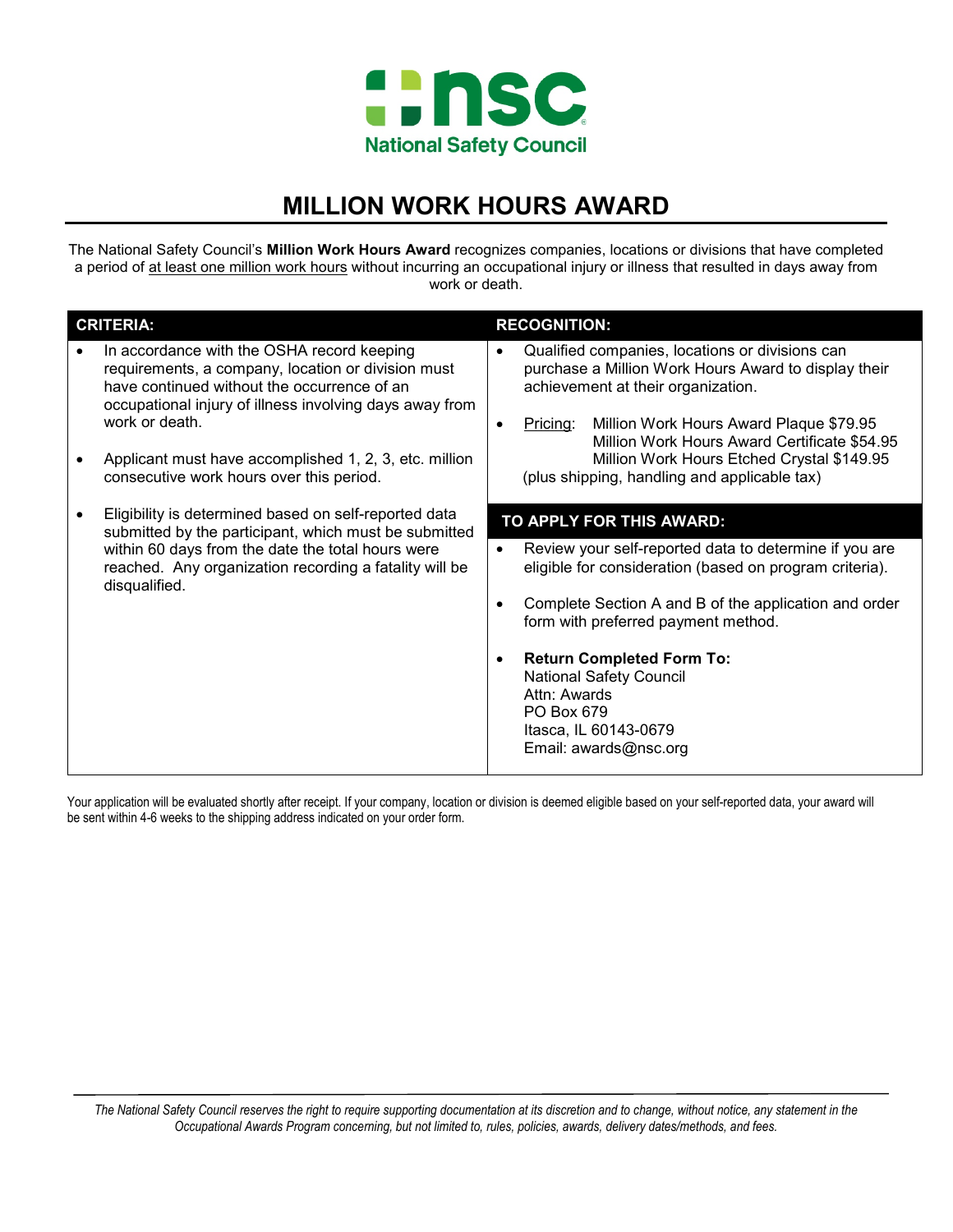

## **MILLION WORK HOURS AWARD APPLICATION**

National Safety Council • Attn: Awards • P.O. Box 679, Itasca, IL 60143-0679 Phone: 800.621.7619 • Email: [awards@nsc.org](mailto:awards@nsc.org) • Web: www.nsc.org

## **SECTION A**

*Participant/Shipping/Award Information*

| SHIPPING INFORMATION (do not use a PO Box as awards are shipped via UPS):                                                                                                                                                                            |                                       |  |  |  |
|------------------------------------------------------------------------------------------------------------------------------------------------------------------------------------------------------------------------------------------------------|---------------------------------------|--|--|--|
|                                                                                                                                                                                                                                                      |                                       |  |  |  |
| Note: Each physical location must have its own separate Membership ID Number and it must correspond with your location address. If you do not know your<br>Membership ID Number, please contact the NSC Customer Service Department at 800.621.7619. |                                       |  |  |  |
|                                                                                                                                                                                                                                                      |                                       |  |  |  |
|                                                                                                                                                                                                                                                      |                                       |  |  |  |
|                                                                                                                                                                                                                                                      | Suite/Unit: _________________________ |  |  |  |
|                                                                                                                                                                                                                                                      |                                       |  |  |  |
|                                                                                                                                                                                                                                                      |                                       |  |  |  |
|                                                                                                                                                                                                                                                      |                                       |  |  |  |
| Is destination a residential address?   Yes   No                                                                                                                                                                                                     |                                       |  |  |  |

## **BILLING INFORMATION: Complete only if different than above.**

| Company:                   | Name: |  |  |  |
|----------------------------|-------|--|--|--|
| <b>Street Address:</b>     |       |  |  |  |
| City, State, Zip, Country: |       |  |  |  |

#### **CUSTOM AWARD INFORMATION:**

Enter your information below. Please check for accuracy as your award will be produced using this information *exactly* as you've entered it.

| Company Name (Line 1):                                                          |  |
|---------------------------------------------------------------------------------|--|
| Company 2 / Plant (Line 2):<br>(not required)                                   |  |
| City and State (Line 3):<br>(include country if desired on award, not required) |  |